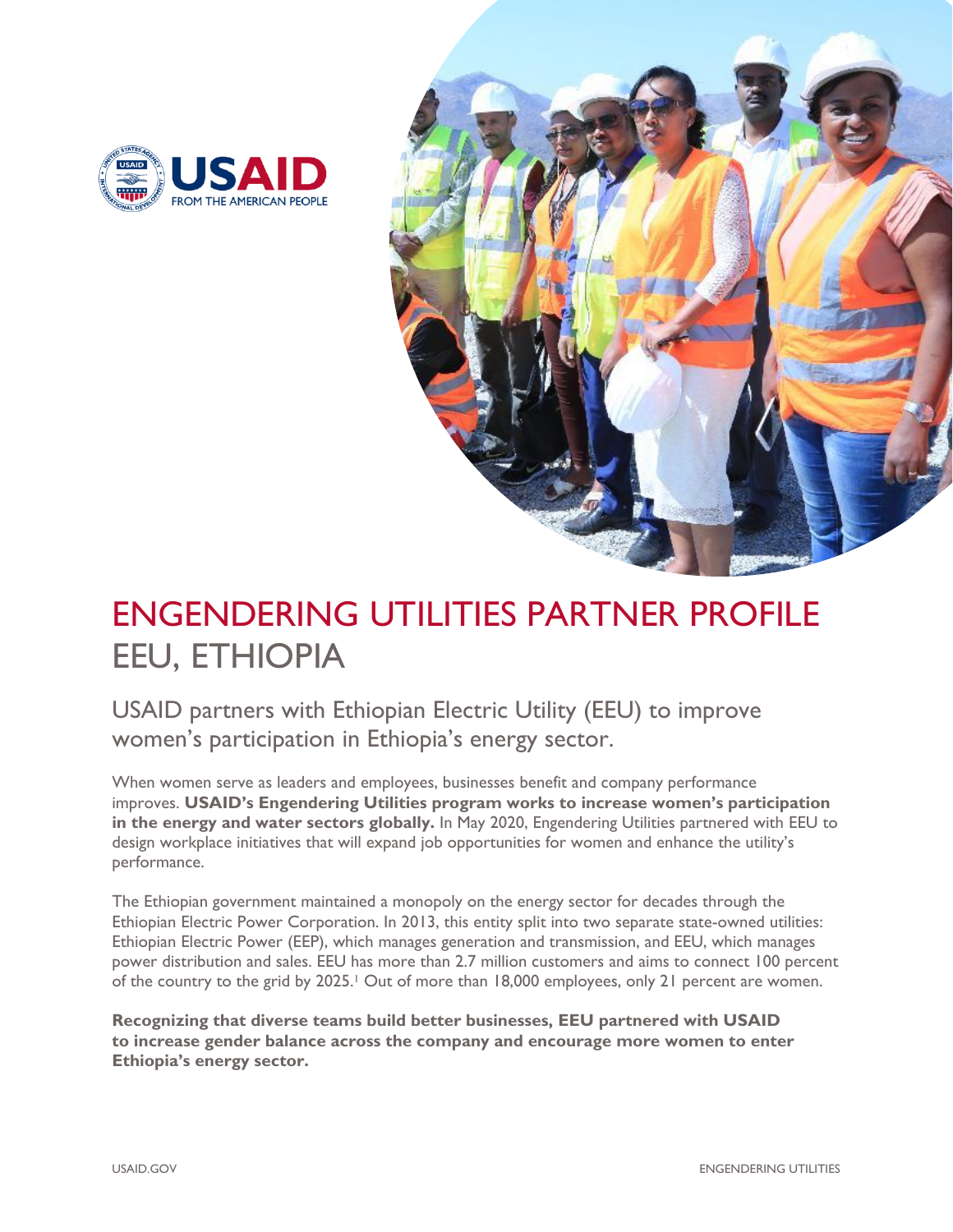# **ETHIOPIA'S ENERGY SECTOR**

Rapid population growth in Ethiopia has strained government efforts to expand access to electricity, especially in rural regions. While the country's grid covers 80 percent of the population,<sup>2</sup> only 44 percent of Ethiopians currently have access to electricity.<sup>3</sup> This figure drops to only 31 percent in rural parts of the country.<sup>4</sup> Ethiopia is one of the only countries in the world to obtain all its energy from renewable sources. Over 90 percent of the country's energy comes from hydroelectric sources, while the remaining seven percent comes from other renewable sources such as solar, wind, and thermal energy.<sup>5</sup> Hydropower presents a clean energy solution to improving access to electricity, but recent droughts have impacted the capacity of hydroelectric power plants in Ethiopia. The government aims to make Ethiopia more climate-resilient by diversifying its energy sector and increasing the percentage of energy that comes from solar, wind, thermal and other renewable sources.<sup>6</sup>

Ethiopia aims to become a middle-income country and achieve 100 percent electrification by 2025. In 2010, Ethiopia launched its Growth and Transformation (GTP) initiative, a 15-year plan that outlines the path to becoming a middle-income country.<sup>7</sup> The country also adopted a National Electrification Program in 2017 with the goal of achieving universal access to electricity by 2025.<sup>8</sup> The government managed all electric utility services through a centrally planned system for decades but has recently experienced financial constraints and challenges in keeping up with updates and new technologies. In response to these challenges, the government signed a Public Private Partnership Proclamation in 2018, which established a new procurement framework that allows private firms to invest in the energy sector, creating a more competitive and transparent market.<sup>9</sup>

**Engendering Utilities' work with EEU will ensure women capitalize on increased investment in Ethiopia's energy sector as the industry and labor force continue to grow.** 

# **GENDER EQUALITY IN ETHIOPIA'S ENERGY SECTOR**

A complex web of contributing factors prevents women in Ethiopia from joining the formal workforce; particularly the male-dominated energy sector. This industry is a key growth area for Ethiopia, and the exclusion of women from opportunities in this market deepens Ethiopia's gender equality divide.

Ethiopia has made strides toward gender equality, most notably through the election of the country's first female president, Sahle-Work Zewde, in the 2018 election.<sup>10</sup> Despite this, the opportunities available to Ethiopian women lag far behind men in almost every aspect of life. Only 44 percent of women are literate,<sup>11</sup> only 35 percent of university students are women,<sup>12</sup> and only seven percent of those women pursue degrees in traditionally male-dominated areas, like the STEM fields.<sup>13</sup> While female participation in the labor force is relatively high (76 percent), only 20 percent are employed in senior or middle management roles, and only five percent are top managers. <sup>14</sup> As a result of these inequalities, men earn on average 72 percent more than women.<sup>15</sup>

Harmful cultural practices and gender norms further impact a woman's ability to join the formal workforce. Early marriage is common in Ethiopia, with 40 percent of women married by age 18, and 14 percent married by age 15. Gender-based violence is also an issue in Ethiopia. When women work in male-dominated fields, gender-based violence and sexual harassment abounds. According to a study conducted by the government of Ethiopia, one in two women reported that they experienced violence in the workplace.<sup>16</sup> UN Women estimates that nearly 30 percent of women in Ethiopia have experienced intimate partner violence, though it is believed the actual number is higher as few women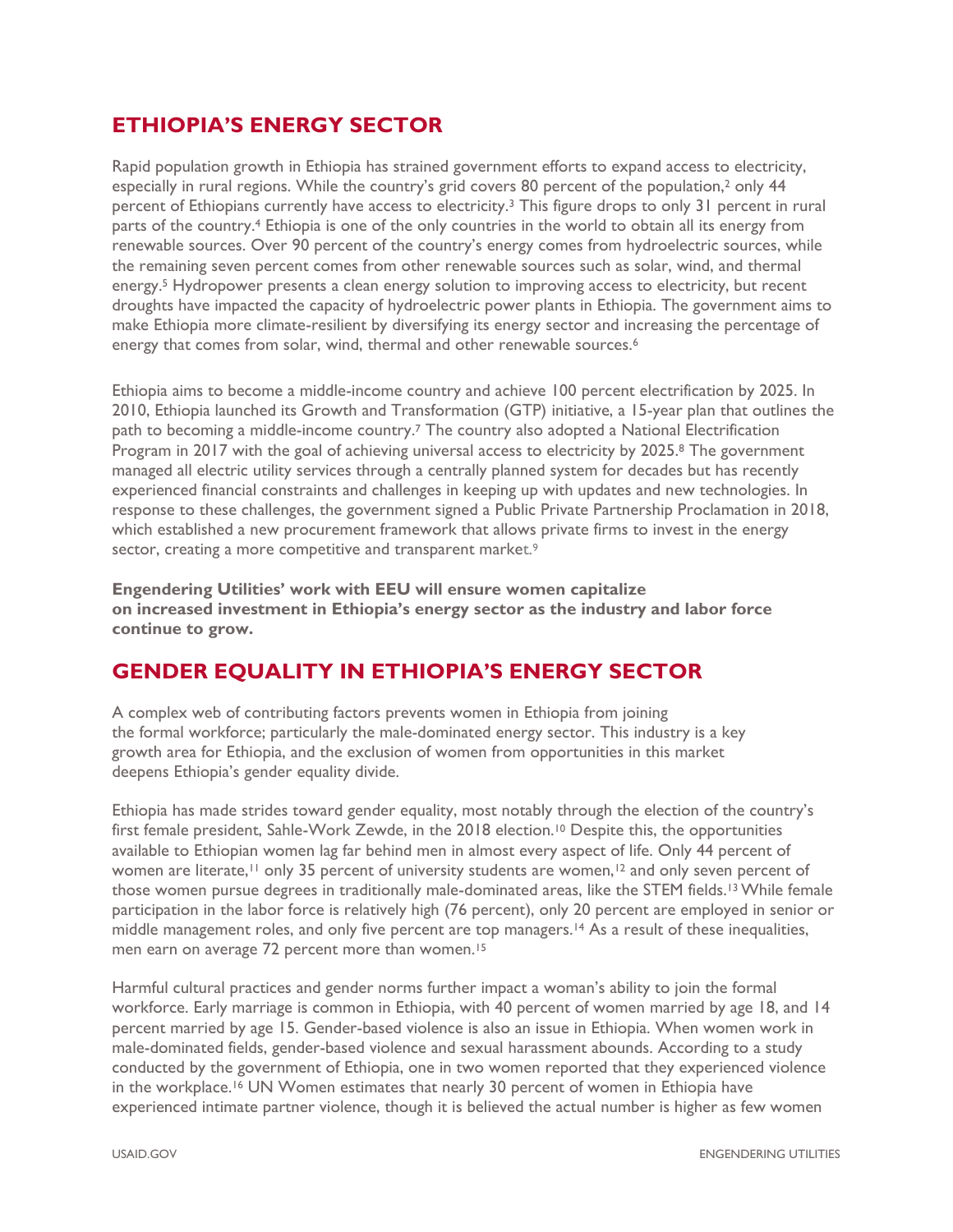who have experienced abuse seek help.<sup>17</sup> Cultural norms perpetuate abuse, and over 60 percent of women believe that a husband is justified in beating his wife.<sup>18</sup> Additionally, 65 percent of women have experienced female genital mutilation (FGM)—an internationally recognized human rights violation.<sup>19</sup> Domestic violence has real costs for companies. One study estimates that violence against women costs \$1.5 trillion in direct costs and lost productivity, globally.<sup>20</sup> Employers that work to reduce and mitigate violence and harassment both at home and work improve the well-being and productivity of men and women at work.

**Engendering Utilities supports companies—like EEU—to consider and respond to factors that reduce women's workforce participation by building inclusive policies and practices that benefit women, men, and businesses in the energy sector.**

# **GENDER EQUALITY IN ACTION AT EEU**

Engendering Utilities uses an [evidence-based methodology](https://www.usaid.gov/energy/engendering-utilities/gender-equality-best-practices-framework) to support women's participation in Ethiopia's energy sector. The program supports EEU to increase opportunities for women by introducing gender equality initiatives at each phase of the employee lifecycle: from reducing gender bias at the hiring stage, to creating strategies that will help retain female talent. Using a [framework](https://www.usaid.gov/energy/engendering-utilities/gender-equality-best-practices-framework) for change, Engendering Utilities is supporting EEU towards their goal of advancing gender equality within the organization.

A dedicated change management coach supports the utility and works directly with three staff to become agents of change within EEU. A baseline assessment is conducted to identify gaps and opportunities for improving gender equality across the company. The findings are used to develop a strategic action plan that will facilitate EEU's gender equality goals. This is supplemented by the program's partnership with the Georgetown University McDonough School of Business, which delivers the [Gender Equity Executive Leadership Program](https://www.usaid.gov/energy/engendering-utilities/leadership-program) (GEELP) to three utility employees. The GEELP is a best-in-class 12-month executive course that empowers decision-makers to integrate gender equality initiatives into their corporate structure.

Engendering Utilities will also work to support and accelerate existing gender equality initiatives underway at EEU, including:

- **Establishment of the Women, Children and Youth Affairs Directorate,** which will report to the CEO's Office and is staffed by a Director, Office Manager and three full time gender experts. The Directorate is charged with increasing women's leadership and ensuring that the work environment at the utility is optimized to attract and retain female talent.
- **Adoption of a Gender Mainstreaming Policy,** which includes goals for increasing the number of women at the utility.
- **Gender and Citizen Engagement Work Program, an expansive suite of measures** including scholarships, mentorships, training, and policy changes. Under this Program, EEU has provided leadership skills training for its key female staff, adopted a sexual harassment policy, and is establishing childcare facilities in several offices.
- **Establishing Quotas for Recruitment,** so that all recruitment efforts include at least 50 percent women as candidates, enabling EEU to achieve a workforce that includes 30 percent women.